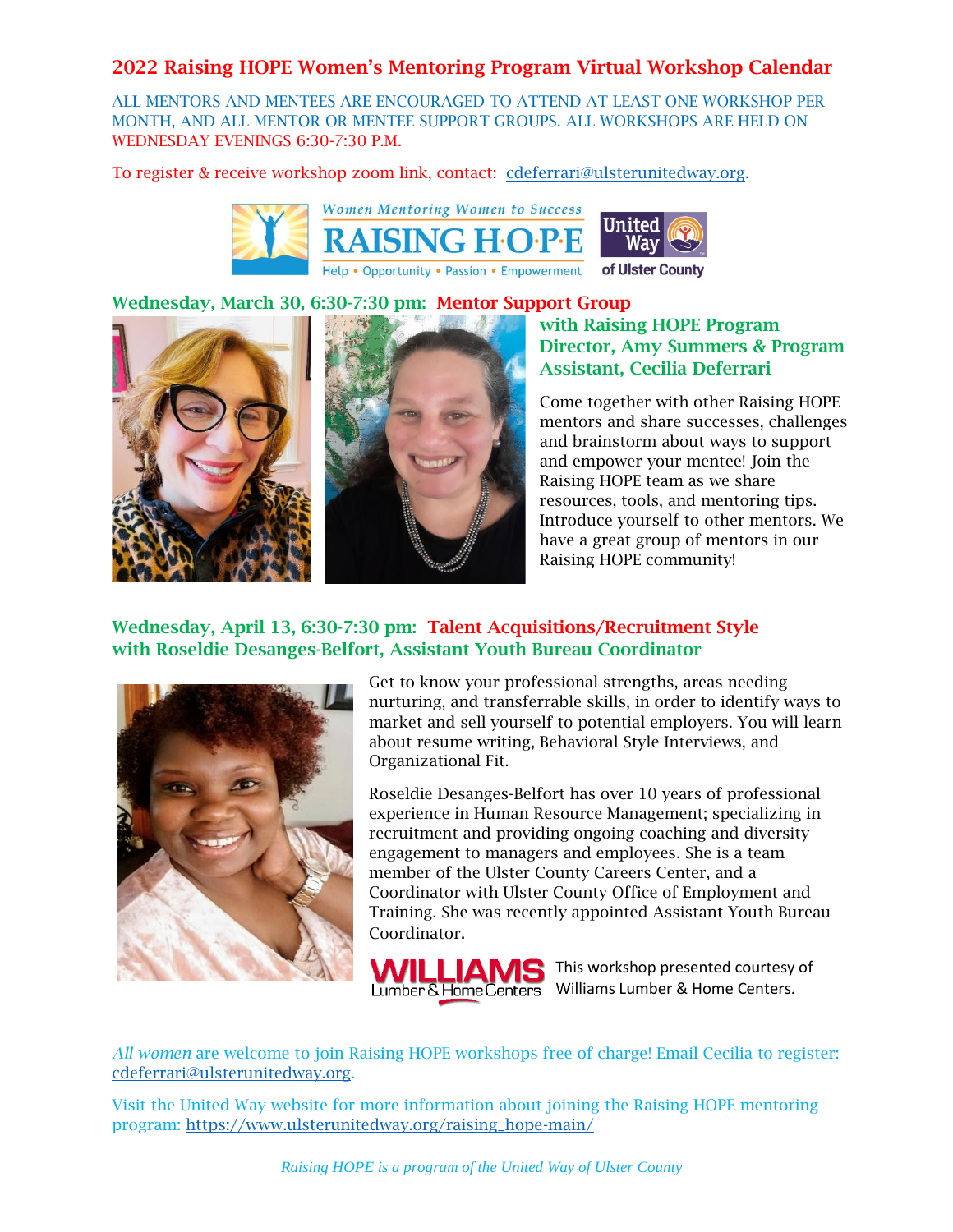ALL MENTORS AND MENTEES ARE ENCOURAGED TO ATTEND AT LEAST ONE WORKSHOP PER MONTH, AND ALL MENTOR OR MENTEE SUPPORT GROUPS. ALL WORKSHOPS ARE HELD ON WEDNESDAY EVENINGS 6:30-7:30 P.M.

To register & receive workshop zoom link, contact: [cdeferrari@ulsterunitedway.org.](mailto:cdeferrari@ulsterunitedway.org)





Wednesday, May 11, 6:30-7:30 pm: The Four Agreements, based on the book by Don Miguel Ruiz with Program Director Amy Summers and Program Assistant Cecilia Deferrari (limited supply of books available ahead of time for pairs, contact Amy [asummers@ulsterunitedway.org\)](mailto:asummers@ulsterunitedway.org).

"Everything we do in life is based upon the agreements we have made – agreements with ourselves, with other people, with society, with our Higher Power. But the most important agreements are the ones we make with ourselves. In these agreements we tell ourselves who we are, how to behave, what is possible, what is impossible. We say this is what I am. I can do certain things and some things I cannot do." Explore the agreements you have made with yourself and begin to find the courage to break those agreements you have made that limit your success and happiness.



Wednesday, June 8, 6:30-7:30 pm: Mentee Support Group:

Join Raising HOPE Staff for an evening to connect, share & build community with your fellow mentees. Let's share our experience, strength & HOPE: Help, Opportunity, Passion, Empowerment. Open to past present and future mentees.

# Wednesday, July 13, 6:30-7:30 pm: Mentor Support Group:

*All women* are welcome to join Raising HOPE workshops free of charge! Email Cecilia to register: [cdeferrari@ulsterunitedway.org.](mailto:cdeferrari@ulsterunitedway.org)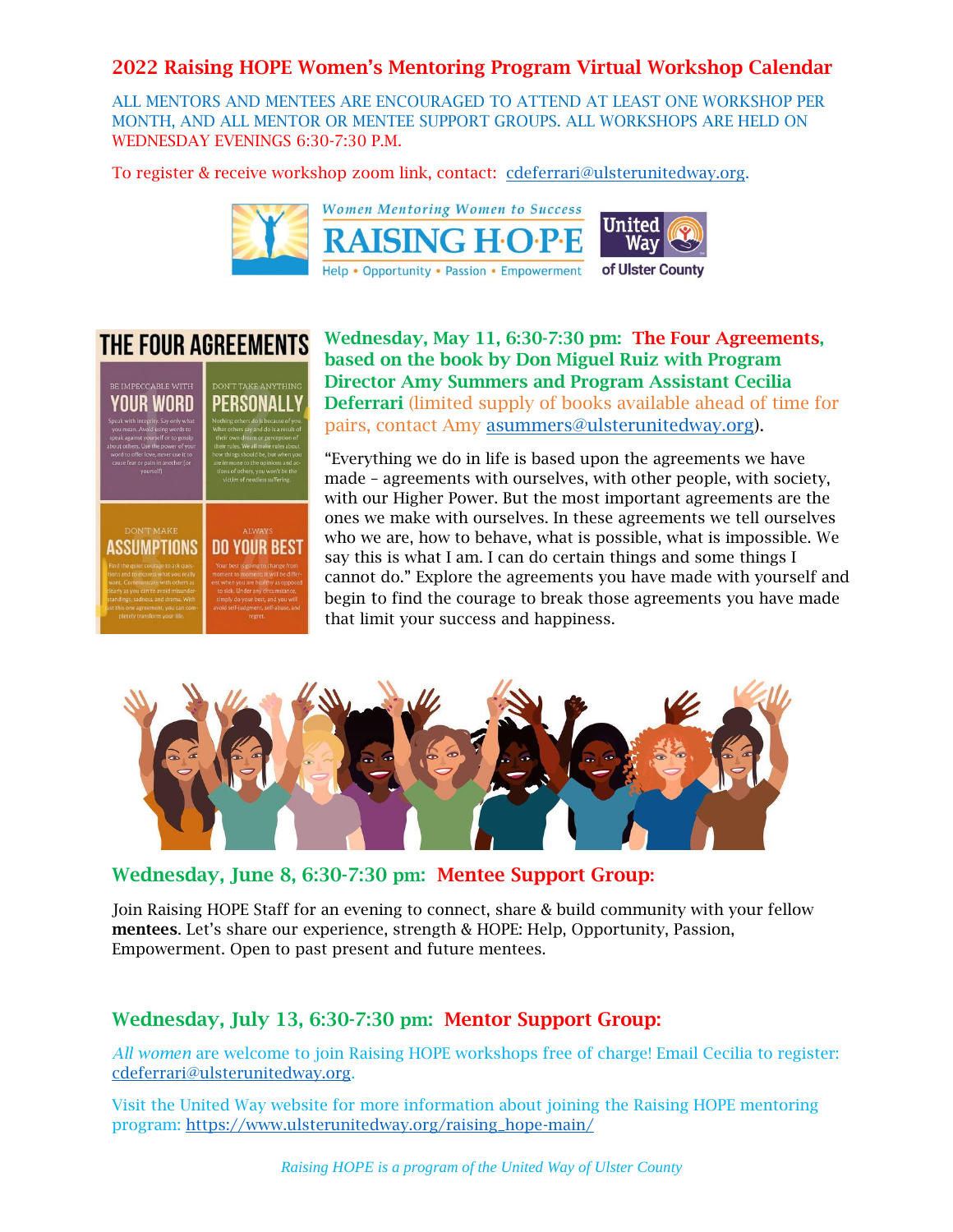ALL MENTORS AND MENTEES ARE ENCOURAGED TO ATTEND AT LEAST ONE WORKSHOP PER MONTH, AND ALL MENTOR OR MENTEE SUPPORT GROUPS. ALL WORKSHOPS ARE HELD ON WEDNESDAY EVENINGS 6:30-7:30 P.M.

To register & receive workshop zoom link, contact: [cdeferrari@ulsterunitedway.org.](mailto:cdeferrari@ulsterunitedway.org)



Join Raising HOPE Staff for an evening to connect, share & build community with your fellow mentors. Let's share our experience, strength & HOPE: Help, Opportunity, Passion, Empowerment

#### \*August Workshop Break\*



## Wednesday, September 14, 6:30-7:30 pm: Introduction to Mindfulness Based Practices with Ann O'Malley

Gain an understanding of the foundations of mindfulness meditation. You'll learn how to cultivate and develop the foundational practice of mindfulness of the breath. By the end of the workshop, you'll be able to identify when and how to use your breath practice. By cultivating this practice, you'll have an anchor for when your attention starts to stray or when you're feeling overwhelmed in your daily life. You'll also begin to develop a capacity for being in the present moment.

Ann O'Malley lives in New York City and is a retired retail-marketing executive with over 40 years of corporate experience. During her

career, she worked for some of the top fashion and beauty brands in the world, where she led creative teams and agency talent in brand development and in bringing product initiatives to market. After her retirement 6 years ago, her search for a more present and peaceful life led her to the practices of meditation, yoga and pranayama. She is currently in the process of obtaining her 2-year certification as a Mindfulness Meditation teacher and is excited for the opportunity to connect in a learning community and to share and deepen her inner wisdom.



## Wednesday, October 12, 6:30-7:30 pm:

## Mentee Support Group:

Join Raising HOPE Staff for an evening to connect, share & build community with your fellow mentees. Let's share our experience, strength & HOPE: Help, Opportunity, Passion, Empowerment. Open to past present and future mentees.

*All women* are welcome to join Raising HOPE workshops free of charge! Email Cecilia to register: [cdeferrari@ulsterunitedway.org.](mailto:cdeferrari@ulsterunitedway.org)